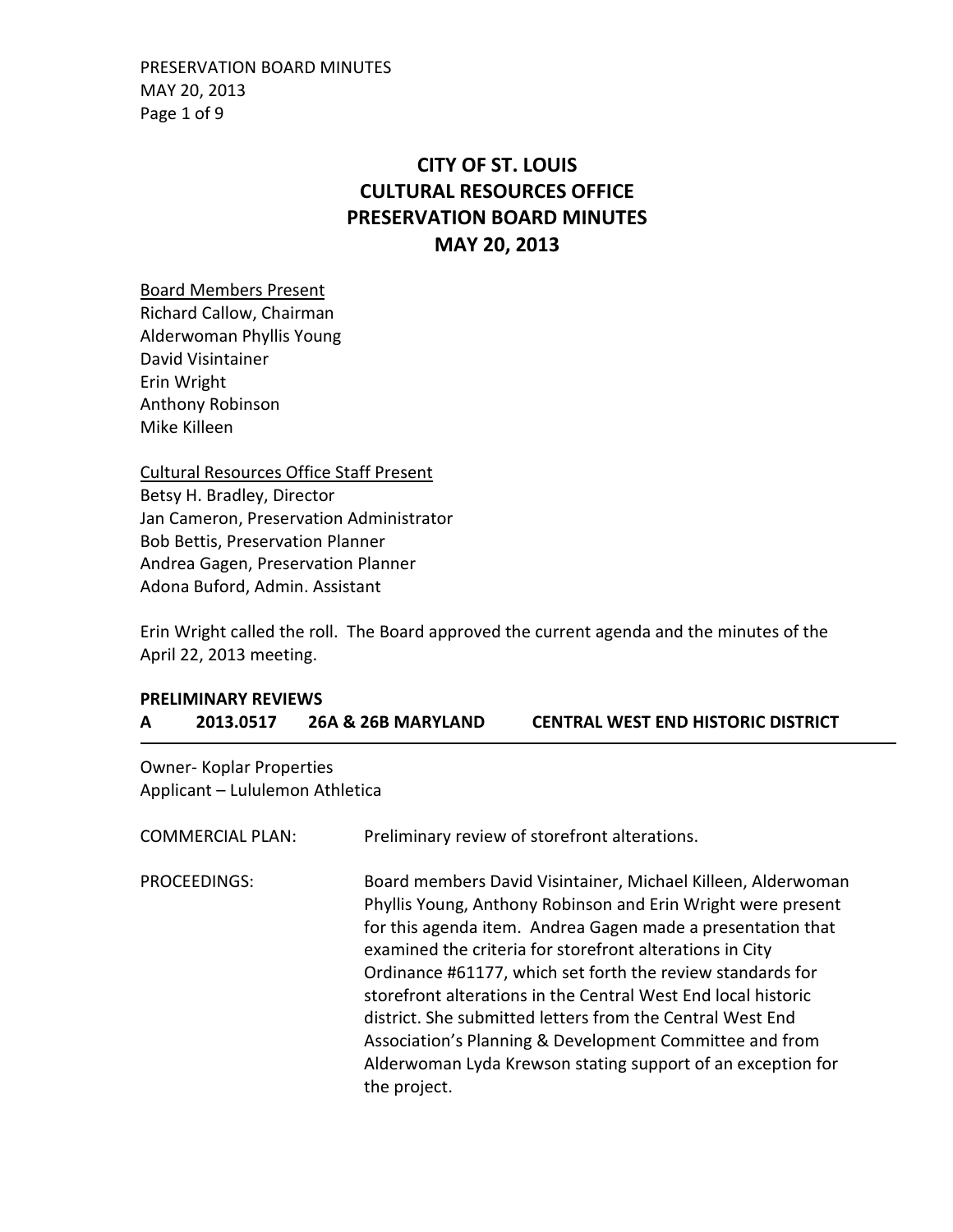| PRESERVATION BOARD MINUTES<br>MAY 20, 2013 |                                                                                                                                                                                                                                                                                                                                                                                                                                               |
|--------------------------------------------|-----------------------------------------------------------------------------------------------------------------------------------------------------------------------------------------------------------------------------------------------------------------------------------------------------------------------------------------------------------------------------------------------------------------------------------------------|
| Page 2 of 9                                |                                                                                                                                                                                                                                                                                                                                                                                                                                               |
|                                            | Alexandra Lerner, the architect, submitted the application and<br>testified on her own behalf.                                                                                                                                                                                                                                                                                                                                                |
|                                            | Sam Koplar, the property owner, testified in support of the<br>applicant.                                                                                                                                                                                                                                                                                                                                                                     |
| <b>FINDINGS OF FACTS:</b>                  | The Preservation Board found that:                                                                                                                                                                                                                                                                                                                                                                                                            |
|                                            | the building is located in the Central West End Local Historic<br>$\bullet$<br>District;                                                                                                                                                                                                                                                                                                                                                      |
|                                            | the proposed storefront alterations do not comply with the<br>Central West End historic district standards;                                                                                                                                                                                                                                                                                                                                   |
|                                            | the proposed alterations will be removable; and                                                                                                                                                                                                                                                                                                                                                                                               |
|                                            | the owner can require that the alterations be removed when<br>the store is vacated.                                                                                                                                                                                                                                                                                                                                                           |
| <b>BOARD ACTION:</b>                       | The Preservation Board granted approval of the Preliminary<br>Review to accommodate the storefront alterations as<br>submitted, with the stipulation that it would be removed within<br>two (2) weeks if the store was vacated by the applicant. The<br>motion was made by Alderwoman Young to grant approval. Mr.<br>Killeen seconded the motion. The motion passed with five Board<br>Members voting in favor and none opposing the motion. |

## **B. 2013.0761 1000 SIDNEY ST. SOULARD HISTORIC DISTRICT**

Owner – RPSLRD LLC Applicant – Killeen Studio Architects

| <b>COMMERCIAL PLAN:</b> | Preliminary review of new roof structure over patio.                                                                                                                                                                                                                                                                                                                                                                                                    |
|-------------------------|---------------------------------------------------------------------------------------------------------------------------------------------------------------------------------------------------------------------------------------------------------------------------------------------------------------------------------------------------------------------------------------------------------------------------------------------------------|
| PROCEEDINGS:            | Board members Richard Callow, David Visintainer, Alderwoman<br>Phyllis Young, Anthony Robinson and Erin Wright were present<br>for this agenda item. Michael Killeen recused himself from this<br>portion of this hearing. Andrea Gagen made a presentation that<br>examined the criteria for new appendages in City Ordinance<br>#62382, which set forth the review standards for a<br>proposed roof structure in the Soulard local historic district. |
|                         | Ms. Gagen submitted a letter from the Soulard Restoration<br>Group in support of the project. She recommended that the<br>Preservation Board deny the proposed roof structure as it is not<br>in compliance with the Soulard Historic District Standards.                                                                                                                                                                                               |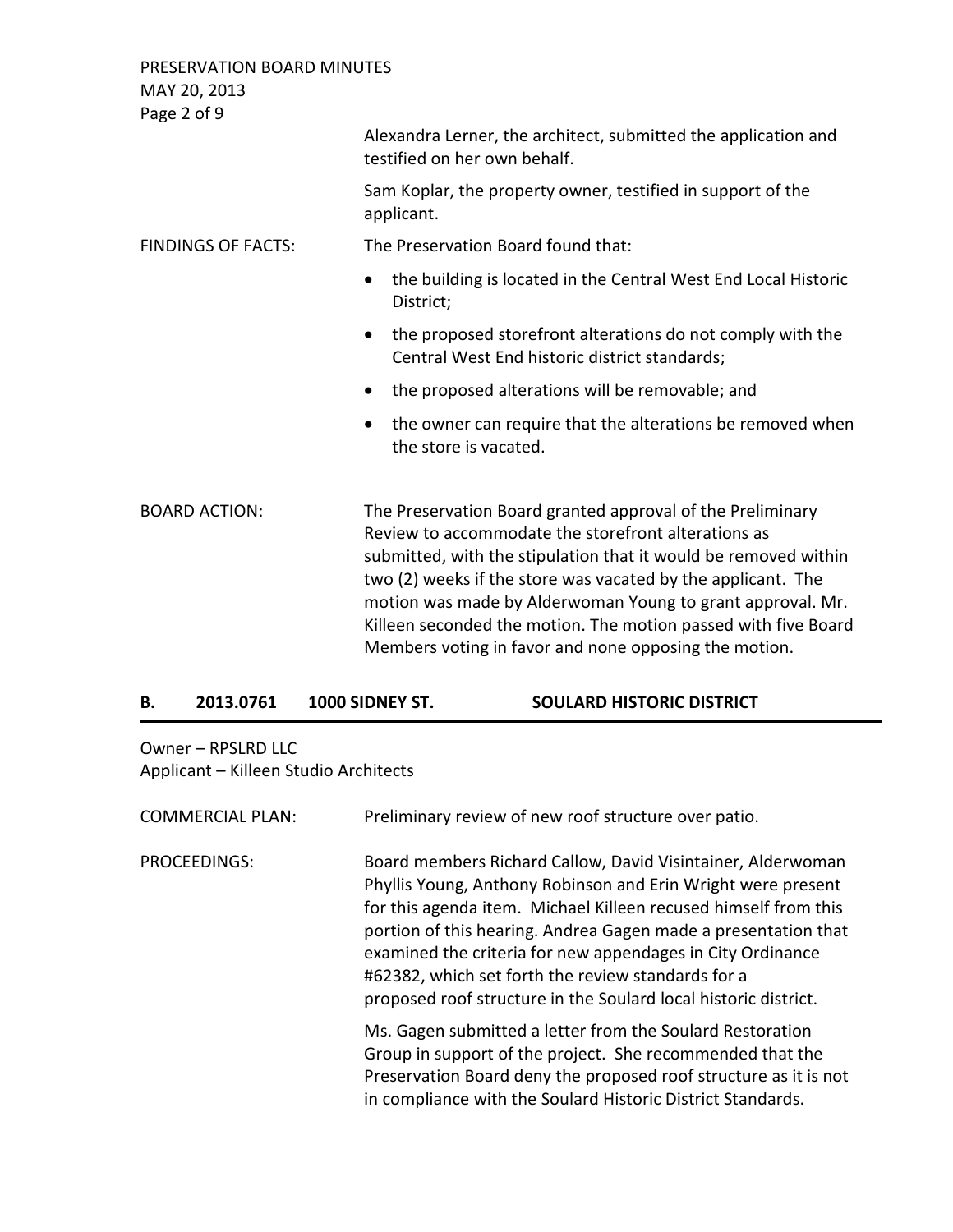PRESERVATION BOARD MINUTES MAY 20, 2013 Page 3 of 9 Mike Killeen, architect for the project, spoke on behalf of the owners. FINDINGS OF FACTS: The Preservation Board found that: • the building is located in the Soulard Local Historic District; • the proposed roof structure is an item that is not clearly addressed in the Soulard historic district standards; • that although there is not a specific Model Example for this type of structure, the examples provided give stylistic guidance; and • the proposed structure needs to be pulled back behind the side staircase to lessen its impact on the streetscape BOARD ACTION: It was the decision of the Preservation Board to grant approval of the Preliminary Review for the roof with the condition that it is held back behind the side staircase. Board Member David Visintainer made the motion to grant approval as conditioned. Alderwoman Young seconded the motion. Roll was called. The motion passed with four Board Members voting in favor of the motion and none opposing it.

### **NEW APPLICATION**

### **C. 2013.0801 1157-59 S. KINGSHIGHWAY PRESERVATION REVIEW DISTRICT**

Owner – KJPRZ LLC Applicant – Aalco Wrecking Company

| <b>DEMOLITION PLAN:</b> | New application for a demolition permit to demolish a two-story<br>brick commercial building.                                                                                                                                                                                                                                                                                                                                                                                                                                                                                                |
|-------------------------|----------------------------------------------------------------------------------------------------------------------------------------------------------------------------------------------------------------------------------------------------------------------------------------------------------------------------------------------------------------------------------------------------------------------------------------------------------------------------------------------------------------------------------------------------------------------------------------------|
| PROCEEDINGS:            | Board members Richard Callow, David Visintainer, Michael<br>Killeen, Alderwoman Phyllis Young, Anthony Robinson and Erin<br>Wright were present for this agenda item. Cultural Resources<br>Director Betsy H. Bradley submitted certified copies of city<br>Ordinances #64689, as amended by Ordinance #64925, and<br>#64832, and reviewed the criteria for demolition of a property<br>located in a Preservation Review District. Ms. Bradley<br>recommended the Preservation Board withhold approval of the<br>demolition permit until zoning approval or a building permit is<br>secured. |

Mr. Michael Wheelehan, representing the owner, described the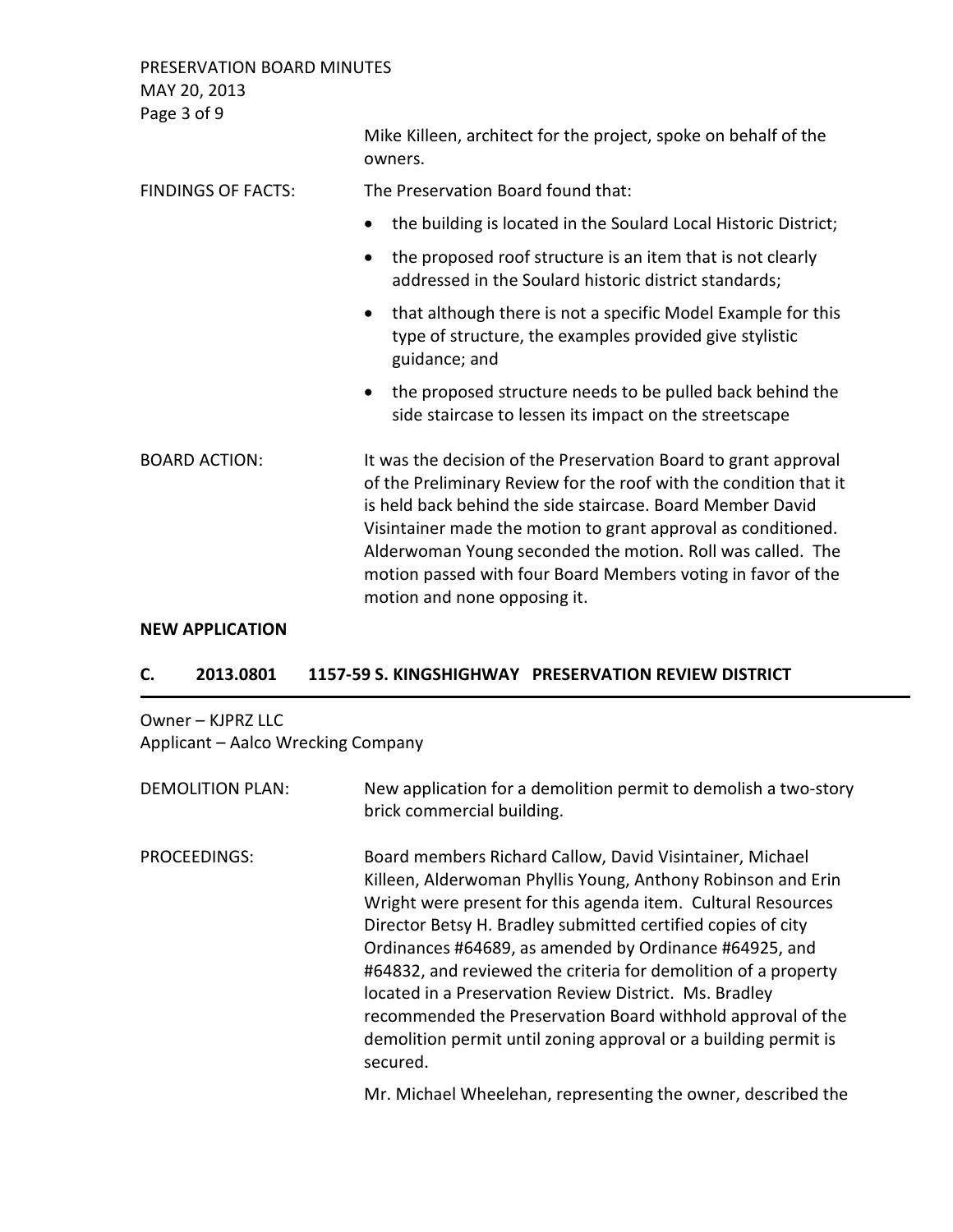PRESERVATION BOARD MINUTES MAY 20, 2013

Page 4 of 9 new building proposed for the site. Mr. Chris Colizza reported on the public meetings that Park Central Development Corporation has held with the residents of the Kings Oak neighborhood and the property owners, and some stipulations that the neighbors developed that his organization supports. FINDINGS OF FACTS: The Preservation Board found that: • 1157-59 S. Kingshighway is located in a Preservation Review District; • the building, designed by architect K. Jansson, was erected as the Swedish National Society Building in 1913 and was owned by the Society until the late 1960s, when the group disbanded and planned to sell the property; • the building has the standard form of a commercial block with two storefronts located in the ground story and the upper story consisting of a large hall; • the Swedish National Society Building has the potential to be listed in the National Register of Historic Places under the Ethnic History area of significance, and therefore is considered to be a Qualifying property and there is no potential for the property to be a contributing property in a National Register historic district; • the commercial area on S. Kingshighway does not present any deterrent to the rehabilitation and reuse of the building;

- the reuse potential of the building is at least moderate and the zoning is Local Commercial and Office;
- the loss of the building would not have a notable impact in terms of urban design on a block front with varied character;
- new construction is proposed for the site, a two-story brick building placed at the building line that would incorporate the terra-cotta elements from the existing building, would equal the presence of the existing building in the integrity of the block face;
- it would be preferable to have the qualifying Swedish National Society Building as part of the S. Kingshighway streetscape and a new restaurant could be developed without the demolition of the Swedish National Society Building;
- representatives of the Swedish Council, an organization of Swedish Americans in St. Louis, support the proposed use of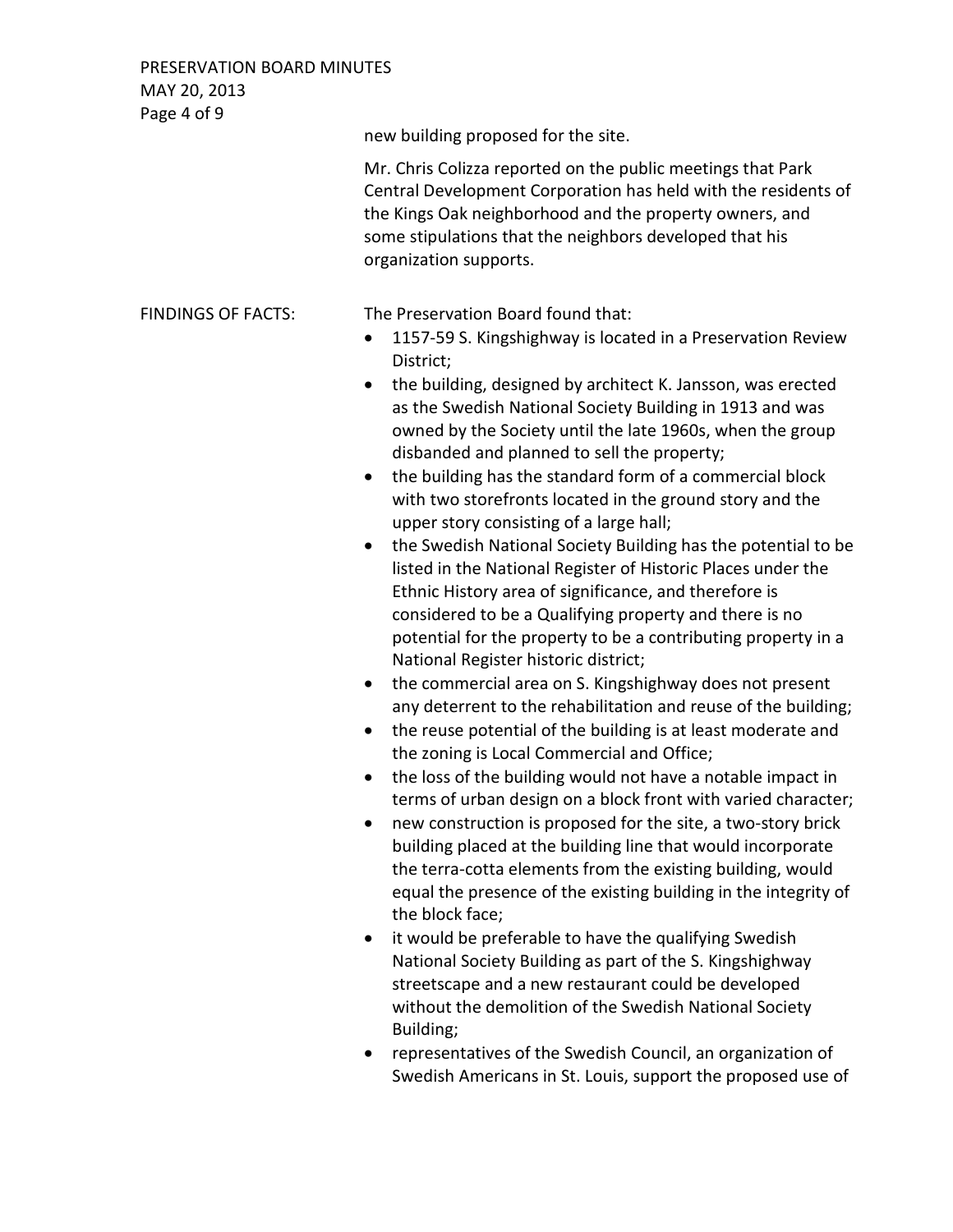PRESERVATION BOARD MINUTES MAY 20, 2013 Page 5 of 9

> the terra-cotta elements on the façade of the new building; and

- the Park Central Development Corporation has stated that the Corporation and neighborhood residents are in support of the proposal.
- BOARD ACTION: It was the decision of the Preservation Board to grant approval of a demolition permit for the building at 1157-59 S. Kingshighway once a building permit for the proposed new structure is secured. The motion was made by Board Member Anthony Robinson and seconded by Mr. Killeen . The motion passed with all five Board Members voting for the motion.

### **APPEALS OF DENIALS**

| D. | 2013.0391 | <b>5928 PERSHING AVENUE</b> | (Withdrawn by Applicant) |
|----|-----------|-----------------------------|--------------------------|
|    |           |                             |                          |

### **E. 2013.0591 3324-28 MISSOURI AVE. BENTON PARK HISTORIC DISTRICT**

## Owner – Will Liebermann Applicant – Peter Hammond, Architect

| <b>RESIDENTIAL PLAN:</b> | Appeal of the Director's denial of a building permit application<br>to retain non-compliant windows on front façade.                                                                                                                                                                                                                                                                                                                                                                                                                                                                                 |
|--------------------------|------------------------------------------------------------------------------------------------------------------------------------------------------------------------------------------------------------------------------------------------------------------------------------------------------------------------------------------------------------------------------------------------------------------------------------------------------------------------------------------------------------------------------------------------------------------------------------------------------|
| PROCEEDINGS:             | Board members Richard Callow, David Visintainer, Michael<br>Killeen, Alderwoman Phyllis Young, Anthony Robinson and Erin<br>Wright were present for this agenda item.                                                                                                                                                                                                                                                                                                                                                                                                                                |
|                          | Jan Cameron submitted into the record certified copies of City<br>Ordinances #64689, as amended by Ordinance #64925, and<br>#64832 and the Benton Park Historic District Ordinance, #67175.<br>She also submitted a letter from Mark F. Silver, President of the<br>Benton Park Housing Corporation, indicating its support for the<br>appeal.                                                                                                                                                                                                                                                       |
|                          | Ms. Cameron detailed why the installed windows were not in<br>compliance with the Benton Park Historic District Standards:<br>while they are appropriate historic replacement units, the<br>windows are sized two inches narrower and several inches<br>shorter than the masonry openings, which have been adapted<br>with additional framing above the sill and a wide brick mold. She<br>stated that the National Park Service, which is reviewing the<br>project for compliance with the Secretary of Interior's Standards<br>for historic tax credit use, is also dissatisfied with the windows, |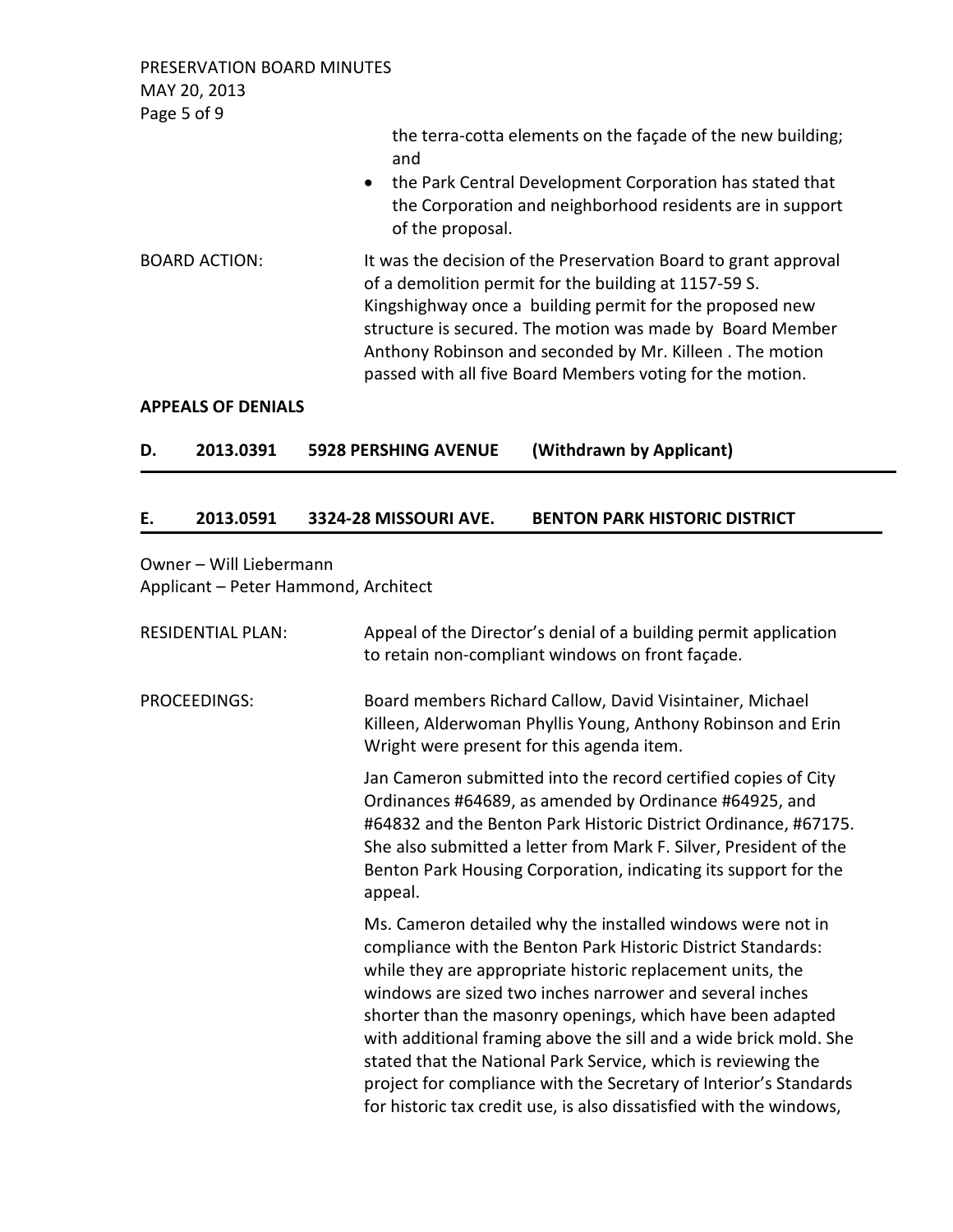## PRESERVATION BOARD MINUTES MAY 20, 2013 Page 6 of 9

and has indicated verbally that it will require replacement of only the first story windows on the front and south façades. The replacement units would be appropriate in height but, as the incorrectly-sized second story windows would be allowed to remain, and in order to have a uniform width of window on each façade, would still be two inches too narrow for the openings and need a wider brick mold. She recommended that the Board require that all the windows of the front and south façades, which are prominently visible, be replaced with new windows correctly dimensioned for the openings, trimmed with brick mold of historic dimension and profile.

Will Lieberman, the owner and developer of the project, testified on his own behalf, asking that he be required to replace only those windows required by the National Park Service. He conceded that the window openings had not been framed correctly, necessitating installation of incorrectly-sized windows; he contended that the deviation was not greatly noticeable. Mr. Lieberman stated that the cost of replacement for the number of windows recommended by the Cultural Resources Office could jeopardize the project. He submitted financial information concerning the costs of window replacement and the total project budget.

Mark Silver, President of the Benton Park Housing Corporation, testified in qualified support of the appeal, stating that although the Corporation was not satisfied with the windows that had been installed, it was important to the neighborhood that the project be completed.

## FINDINGS OF FACTS: The Preservation Board found that:

- 3324-26 Missouri Avenue is located in the Benton Park Local Historic District;
- the rehabilitation project is receiving substantial public support from the Community Development Administration and through the State and Federal Historic Preservation Tax Credit programs;
- the windows that have been installed on all facades of the building are approved historic replacement windows, but are sized incorrectly to the openings, and are not in compliance with the plans approved by the Cultural Resources Office on March 25, 2011;
- because the windows are inappropriately sized, the openings have been filled with additional framing and a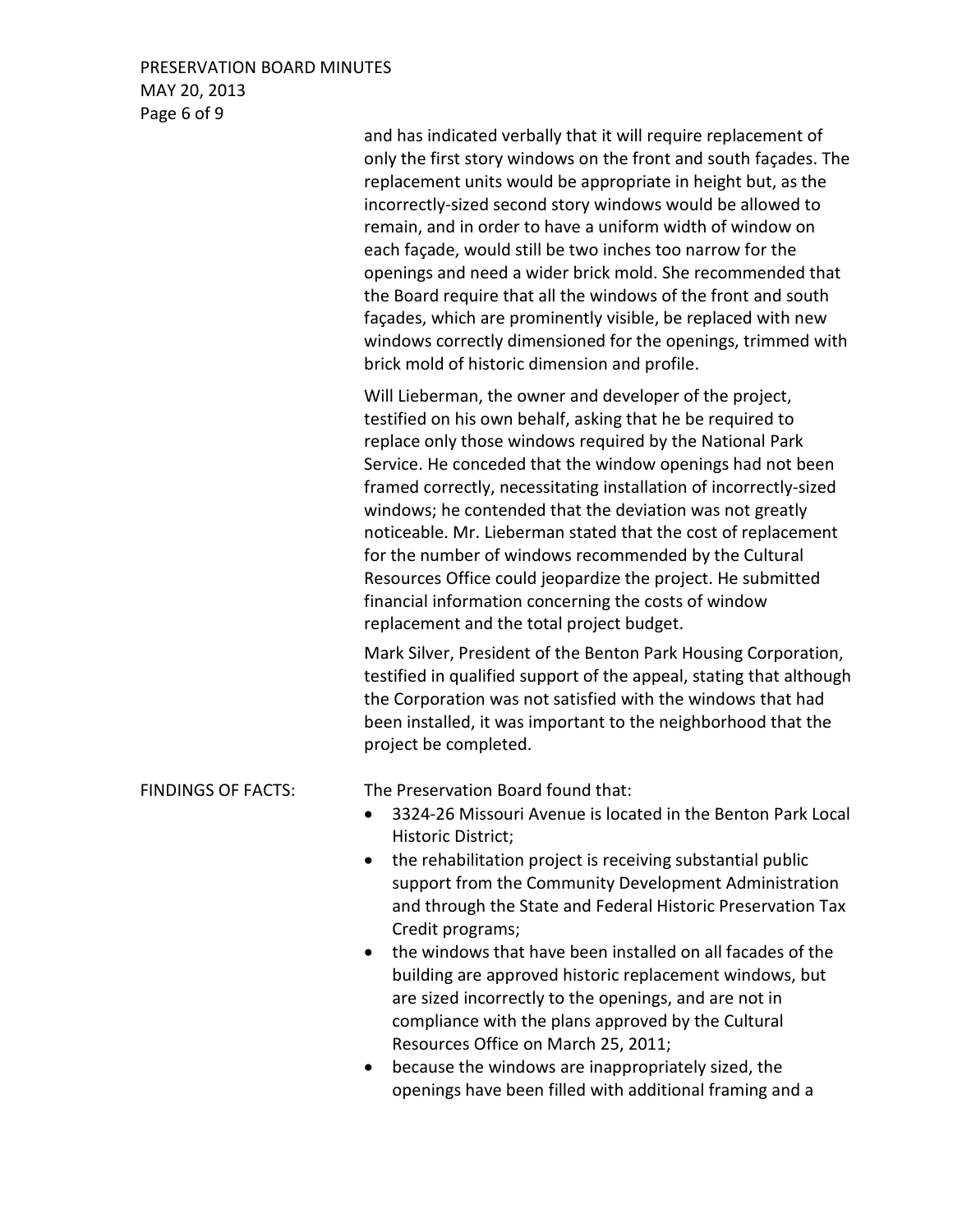PRESERVATION BOARD MINUTES MAY 20, 2013 Page 7 of 9

> brick mold that is wider than the original; • the installed brick mold does not replicate the original brick mold in dimension or profile and has been stained instead of

- painted, further altering the appearance of the historic window openings; • the front and south façades are highly visible from the
- street; the north façade is partly screened by an adjacent property and the rear wall is not visible from the street;
- the revision of the window project proposed by the National Park Service would result in front façade windows that are incorrectly sized and with brick mold that is too wide; and
- placing all additional replacement windows on the façade would result in correctly sized windows and brick mold of historic profile on the most visible portion of the building.

BOARD ACTION: It was the decision of the Preservation Board to uphold the Director's denial of the building permit application to retain all the existing windows. The Appellant may retain only the windows installed on the north, south and rear façades. The Board instructed the Appellant to replace all windows on the front façade with correctly-sized historic replacement windows, and to install brick mold of appropriate size and profile on these openings. The motion was made by Board Member Anthony Robinson. Erin Wright seconded the motion. The motion passed with all five Board Members voting for the motion

# **F. 2012.1934 2746 UTAH STREET PRESERVATION REVIEW DISTRICT and (Tabled from January) NATIONAL REGISTER DISTRICT**

Owner - Kham Phao and Wandee Chareunsap represented by Pone Siharaj Applicant – Hughes Wrecking

| <b>DEMOLITION PLAN:</b> | Appeal of the Director's denial of a demolition permit<br>application to demolish a two-story brick dwelling.                                                                                                                                                                                                                                                                                                                                          |
|-------------------------|--------------------------------------------------------------------------------------------------------------------------------------------------------------------------------------------------------------------------------------------------------------------------------------------------------------------------------------------------------------------------------------------------------------------------------------------------------|
| <b>PREVIOUS ACTION:</b> | On January 28, 2013, the Preservation Board of the City of St.<br>Louis met pursuant to Ordinance #64689 of the City Code, to<br>consider an appeal of the denial of a demolition permit<br>application for 2746 Utah. Pone Siharaj acting with Power of<br>Attorney for Kham Phao and Wandee Chareunsap, owners of<br>the property, submitted the appeal. The hearing was tabled to<br>allow the Applicant 90 days to list the property for sale. The |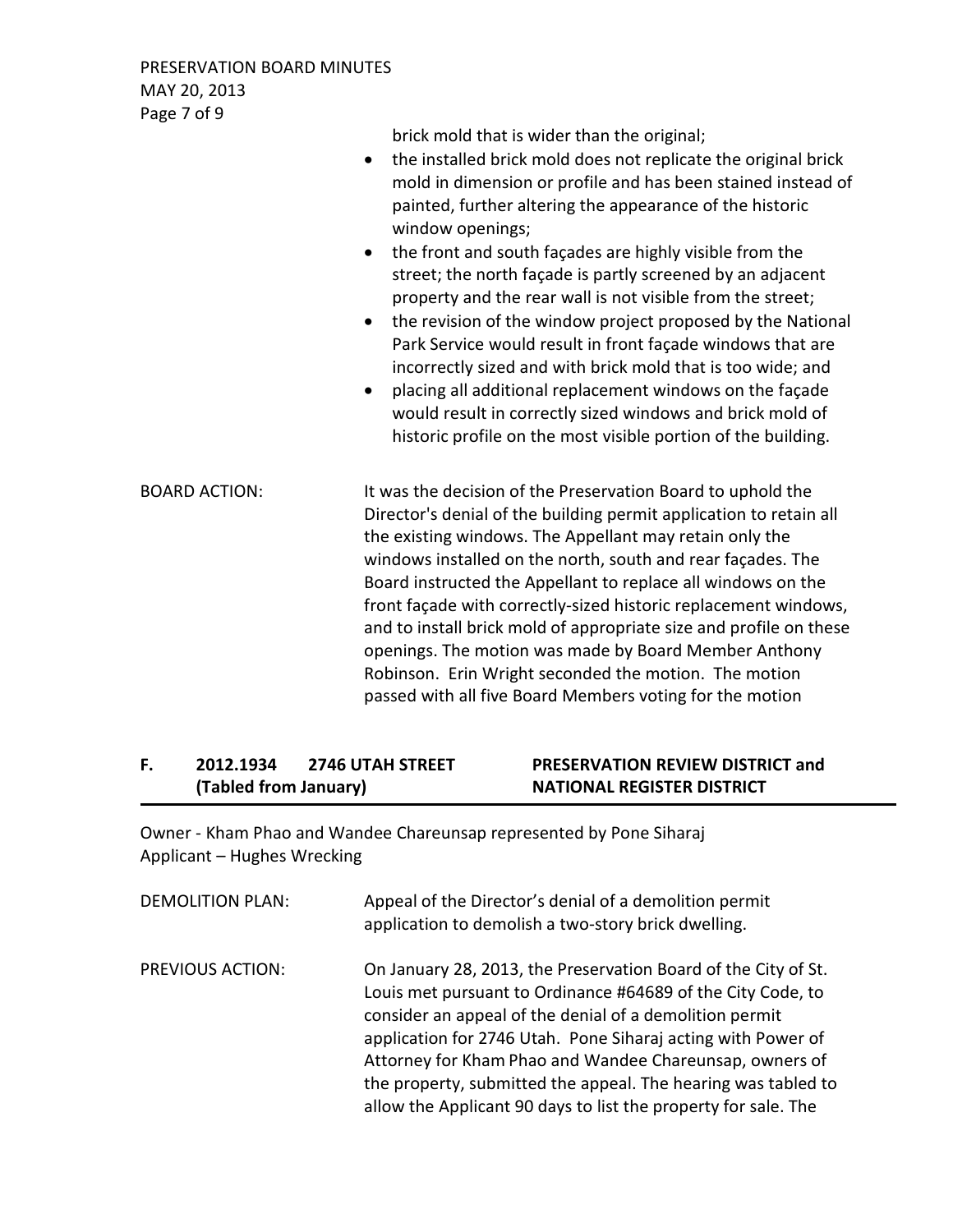## PRESERVATION BOARD MINUTES MAY 20, 2013 Page 8 of 9

Applicant was also urged by the Board to further consult with the Alderman and the Benton Park West Neighborhood Association.

PROCEEDINGS: Board members Richard Callow, David Visintainer, Michael Killeen, Alderwoman Phyllis Young, Anthony Robinson and Erin Wright were present for this agenda item. Cultural Resources Office Director Betsy H. Bradley submitted certified copies of City Ordinances #64689, as amended by Ordinance #64925, and #64832 and reviewed the criteria for demolition of a property located in a Preservation Review District and the Gravois-Jefferson Streetcar Suburb National Register District. She noted again that Alderman Kenneth Ortmann had submitted a letter in opposition to demolition of the residence, and that the Benton Park West Neighborhood had also submitted a letter opposing the demolition.

> Attorney George Restovich, representing Pone Siharaj, and Mr. Siharaj, both testified in favor of the Appeal, explaining the unsuccessful attempts made to list the property for sale with a realtor, citing estimates for masonry and interior work, and describing the current physical state of the building and why demolition is proposed.

FINDINGS OF FACTS: The Preservation Board found that:

- 2746 Utah, a contributing building in a National Register Historic District and therefore a Merit building, is located in a Preservation Review District;
- the building does not have any individual architectural distinction as it represents a common residential building type;
- a fire has damaged the interior, charred some of the exterior brick, likely made some of the building's mortar friable, and since the fire, additional damage has occurred that includes a void caused by the loss of a window and surrounding brick and a smaller area of loss of the rear brick wall;
- despite this damage, the building meets the definition of "sound" as set forth in the ordinances;
- the surrounding buildings on the block face indicate that there is below-grade subsidence. A quarry was located on the site of the buildings which appears to be the cause of the destabilization of some foundations on the block;
- the immediate setting in which other buildings exhibit subsidence does not strongly support rehabilitation;